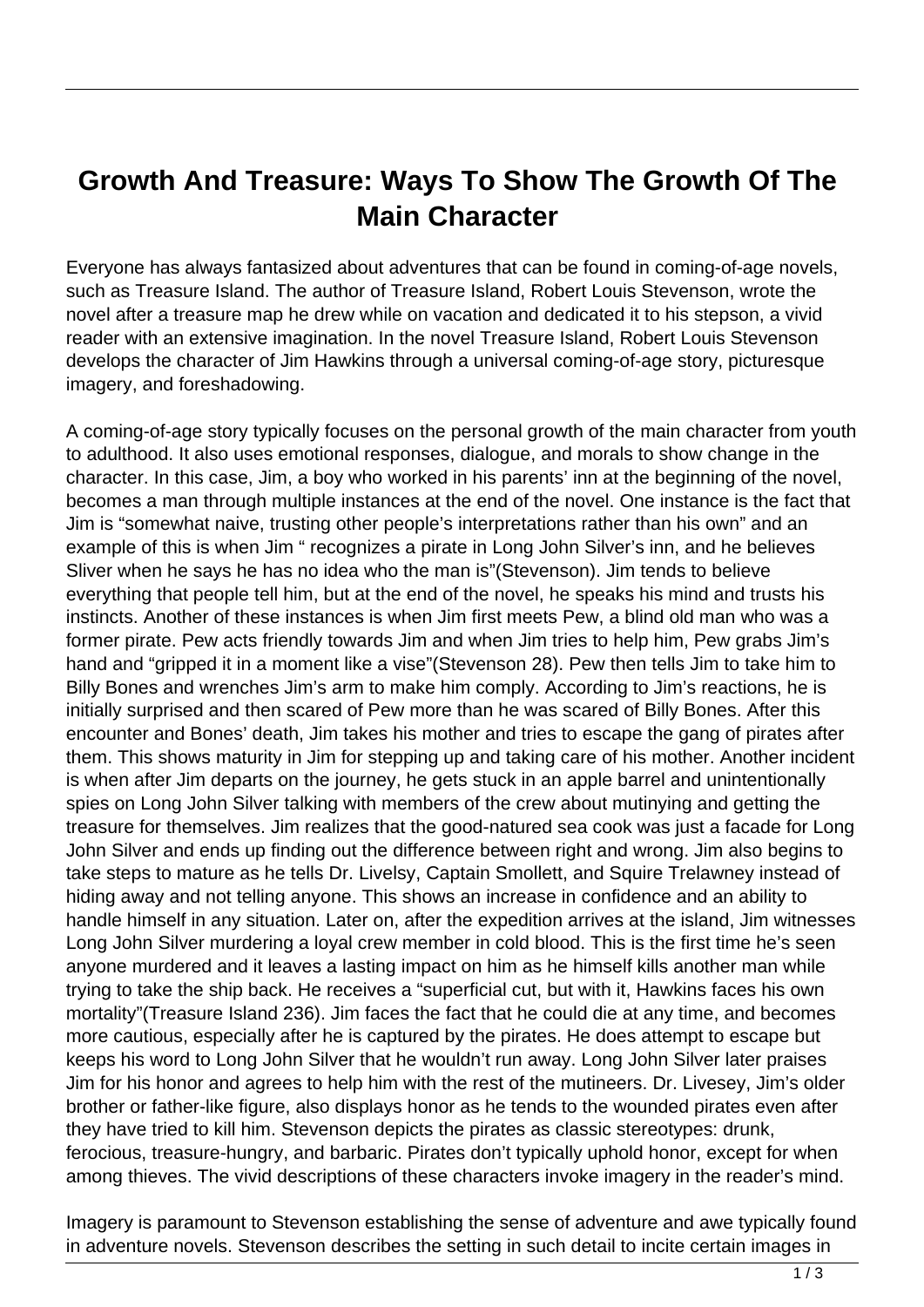the reader's mind such as the island has such a unique shape with harbors and hills with lush jungle among them and the characters, most prominently the pirates, as drunk, bumbling, fearsome, and extremely superstitious. Jim's description of Pew at the beginning of the novel, that Pew was "plainly blind, for he tapped before him with a stick, and wore a great green shade over his eyes and nose; and he was hunched, ... , that made him appear positively deformed.", is a prime example of vivid imagery that Stevenson uses to project Pew's image into the minds of young and old readers alike(Stevenson 28). This imagery allows the imagination of young children to make them feel a part of the adventure while not alienating adult readers. Children may share in the superstitions of pirates as they read along and can feel the suspense rising up after tension-filled scenes such as Jim boarding the Hisponala by himself and declaring himself captain or when the mutineers find a skeleton neatly arranged to point in the direction of the treasure. They will jump when the voice of Ben Gunn rings out and causes the pirates to panic, thinking it was the infamous Captain Flint, the original owner of the treasure, haunting the island. The description of Ben Gunn, provided by Jim, states that "from trunk to trunk the creature flitted like a deer, running manlike on two legs, but unlike any man that I had ever seen, stooping almost double as it ran. Yet a man it was, I could no longer be in doubt about that"(Stevenson 100). The imagery of this scene is very detailed, including Jim's thoughts as he confronts this creature before interacting with him, learning his name, and recruiting him to help fight the mutineers. Long John Silver is described as a cunning and opportunistic pirate who was quartermaster under the notorious Captain Flint. Stevenson's portrayal of Silver has greatly influenced the modern image of the pirate, with a wooden leg and a parrot on his shoulder. Silver's parrot, named Captain Flint, sits on Silver's shoulder, and chatters pirate phrases like 'Pieces of Eight', and 'Stand by to go about'. Silver uses the parrot as a means of gaining Jim's trust, by telling the boy exciting stories about the parrot's history. '' Now that bird,' Silver would say, 'is, maybe, two hundred years old, Hawkins... She's been to Madagascar, Malabar, Surinam, Providence, Portobello and was at the boarding of the Viceroy of the Indies out of Goa … .'(Stevenson 73) This displays the imagery of Captain Flint, leaving the reader wondering what the parrot has gone through on its travels and with Long John Silver, conjuring up an image in the readers' mind. Silver also served in the Royal Navy and lost his leg under 'the immortal Hawke'(Stevenson 73). '[Silver's] left leg was cut off close by the hip, and under the left shoulder, he carried a crutch, … , hopping about upon it like a bird. He was very tall and strong, with a face as big as a ham but intelligent and smiling.' Like many of Stevenson's characters, there is a duality to Silver; Silver is a hardworking and likable man, and it is only as the story unfolds that his twisted nature is revealed. The duality and descriptions of Stevenson's characters leave the reader with a clear picture of the different archetypes present in the story. The pirates are seen as lazy, drunkards, and evil and the honest men are seen as noble. This leads to a sort of foreshadowing where the outcome can be shown as a classic fight between good and evil.

Foreshadowing is the author's use of giving hints for events that occur later in the plot. Stevenson uses foreshadowing heavily in Treasure Island to create the suspense and thrilling nature of the novel. For example, during the beginning of the voyage Captain Smollett states that ''[he doesn't] like this cruise;... the men; and [he doesn't] like [his] officer'' (Stevenson 64). Stevenson is using Smollett's sixth sense of leading a voyage to foreshadow the mutiny of Silver's undercover Pirate crew. Another instance of foreshadowing occurs after Jim overhears the conversation between Silver and his men about mutinying, Jim realizes that 'the lives of all the honest men aboard depended upon [him] alone' (Stevenson 99). Here Stevenson foreshadows the importance of Jim's role in later events of the story. This also foreshadows Silver's dark intentions for the 'good guys" on board the Hispaniola once they reach the island.